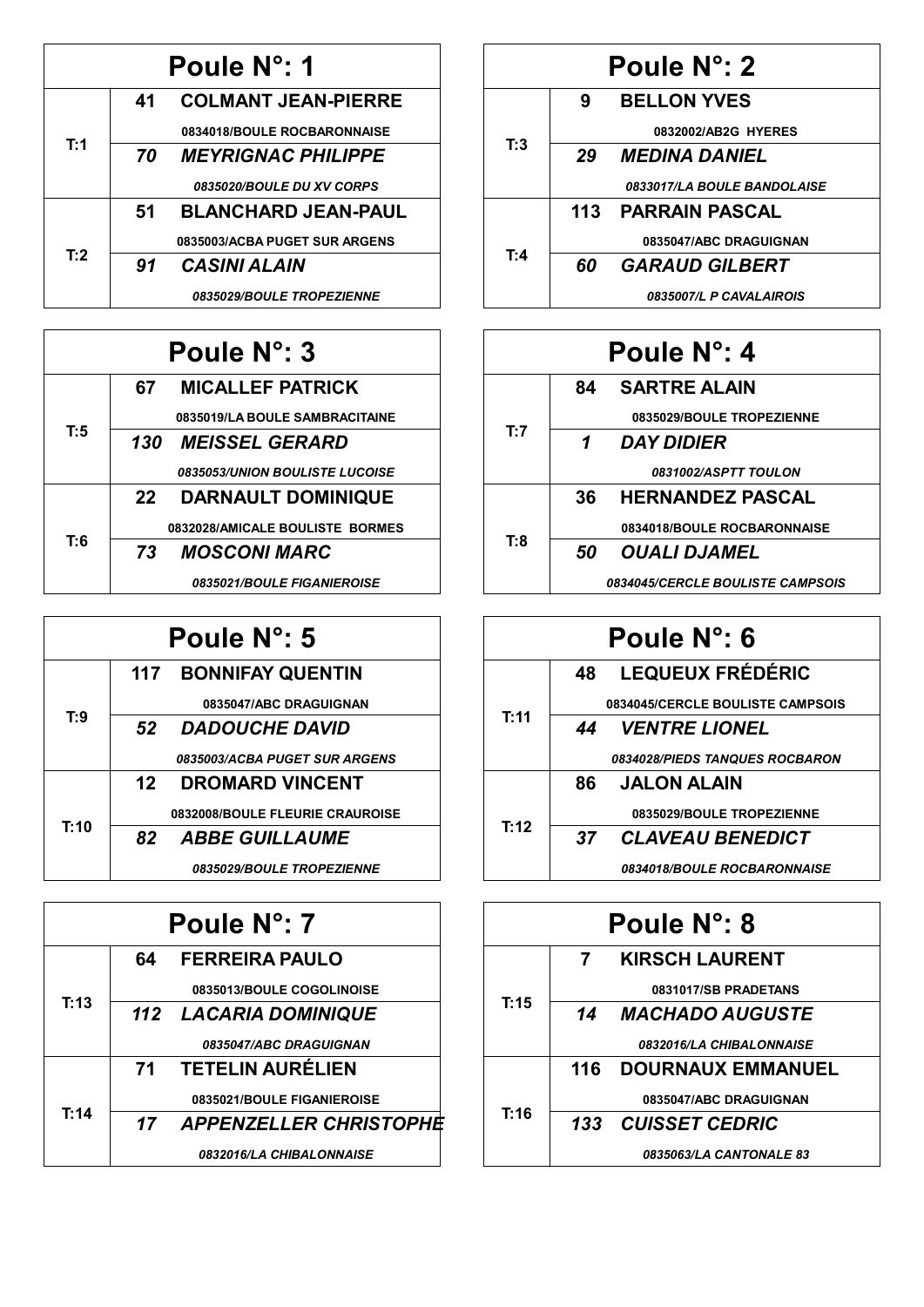|      | Poule N°: 9                      |
|------|----------------------------------|
|      | <b>SALAH NICOLAS</b><br>80       |
|      | 0835029/BOULE TROPEZIENNE        |
| T:17 | <b>CRISTINA JEAN</b><br>69       |
|      | 0835020/BOULE DU XV CORPS        |
|      | <b>BASTARD OLIVIER</b><br>93     |
| T:18 | 0835033/ENTENTE BOULISTE ARCOISE |
|      | 105 MAUTINO JEAN-CLAUDE          |
|      | 0835037/INT BOULISTE CANNETOISE  |

| Poule N°: 11 |                                    |  |
|--------------|------------------------------------|--|
|              | <b>KUSZOWSKI CÉDRIC</b><br>96 -    |  |
|              | 0835033/ENTENTE BOULISTE ARCOISE   |  |
| T:21         | 107 ALBIN STÉPHANE                 |  |
|              | 0835047/ABC DRAGUIGNAN             |  |
|              | 92 NEHER ERIC                      |  |
|              | 0835031/CB DE VILLENEUVE FREJUS    |  |
| T:22         | <b>BARLET DENIS</b><br>78 -        |  |
|              | <b>0835028/BOULE PLANTOURIANNE</b> |  |

| Poule N°: 13 |      |                                |
|--------------|------|--------------------------------|
|              |      | 119 GIOIA CHRISTOPHE           |
|              |      | 0835053/UNION BOULISTE LUCOISE |
| T:25         |      | 101 AUDIBERT JEREMY            |
|              |      | 0835036/LA BOULE CALLASSIENNE  |
|              | 66 - | <b>LECLERC ANTHONY</b>         |
|              |      | 0835015/BOULE GRIMAUDOISE      |
| T:26         | 31   | <b>DURAN GABRIEL</b>           |
|              |      | <b>0833020/E B SEYNOISE</b>    |

|      | Poule N°: 15                       |
|------|------------------------------------|
|      | 108 OLIVIERI GERARD                |
|      | 0835047/ABC DRAGUIGNAN             |
| T:29 | 32 CAMBULA JEAN-JACQUES            |
|      | 0834007/BOULE DE BRAS              |
|      | AL SID CHEIKH YANNIS<br>47         |
| T:30 | 0834045/CERCLE BOULISTE CAMPSOIS   |
|      | <b>AMRANI SEBASTIEN</b><br>38.     |
|      | <b>0834018/BOULE ROCBARONNAISE</b> |

| Poule N°: 10 |    |                                        |
|--------------|----|----------------------------------------|
|              | 63 | <b>ALMAIDA PASCAL</b>                  |
|              |    | 0835013/BOULE COGOLINOISE              |
| T:19         | 83 | <b>CURINIER PATRICK</b>                |
|              |    | 0835029/BOULE TROPEZIENNE              |
|              | 5  | <b>PELOUX LAURENT</b>                  |
| T:20         |    | 0831013/J B FARLEDOIS                  |
|              | 43 | <b>BERENGER VINCENT</b>                |
|              |    | <b>0834024/ECOLE DE BOULES TOURVES</b> |

| Poule N°: 12 |                 |                                  |
|--------------|-----------------|----------------------------------|
|              | 90              | <b>BERNHARD STÉPHANE</b>         |
|              |                 | 0835029/BOULE TROPEZIENNE        |
| T:23         |                 | 11 VETTRAINO SERGE               |
|              |                 | 0832004/AB LA MOUTONNE           |
|              | 33 <sup>7</sup> | <b>FORS ALAIN</b>                |
|              |                 | 0834007/BOULE DE BRAS            |
| T:24         | 95              | <b>BRUNEAU GAETAN</b>            |
|              |                 | 0835033/ENTENTE BOULISTE ARCOISE |

| Poule N°: 14 |                                       |  |
|--------------|---------------------------------------|--|
|              | <b>BONAFEDE JANEIRO</b><br>76 —       |  |
|              | 0835024/BOULE JOYEUSE VIDAUBAN        |  |
| T:27         | 61 PIQUE PASCAL                       |  |
|              | 0835007/L P CAVALAIROIS               |  |
|              | 25 VUOLO GILBERT                      |  |
| T:28         | 0833005/B DU CREUX ST GEORGES         |  |
|              | 128 NANNI BRICE                       |  |
|              | <b>0835053/UNION BOULISTE LUCOISE</b> |  |

| Poule N°: 16 |                                      |  |
|--------------|--------------------------------------|--|
|              | 115 SABAS AMBROISE                   |  |
|              | 0835047/ABC DRAGUIGNAN               |  |
| T:31         | <b>BOSCA DOMINIQUE</b><br>34         |  |
|              | <i><b>0834015/BOULE NANSAISE</b></i> |  |
|              | <b>CORNU ALAIN</b><br>98             |  |
| T:32         | 0835035/ESTANQUE DE BOULOURIS        |  |
|              | <b>PERMENTIER TONY</b><br>21         |  |
|              | 0832028/AMICALE BOULISTE BORMES      |  |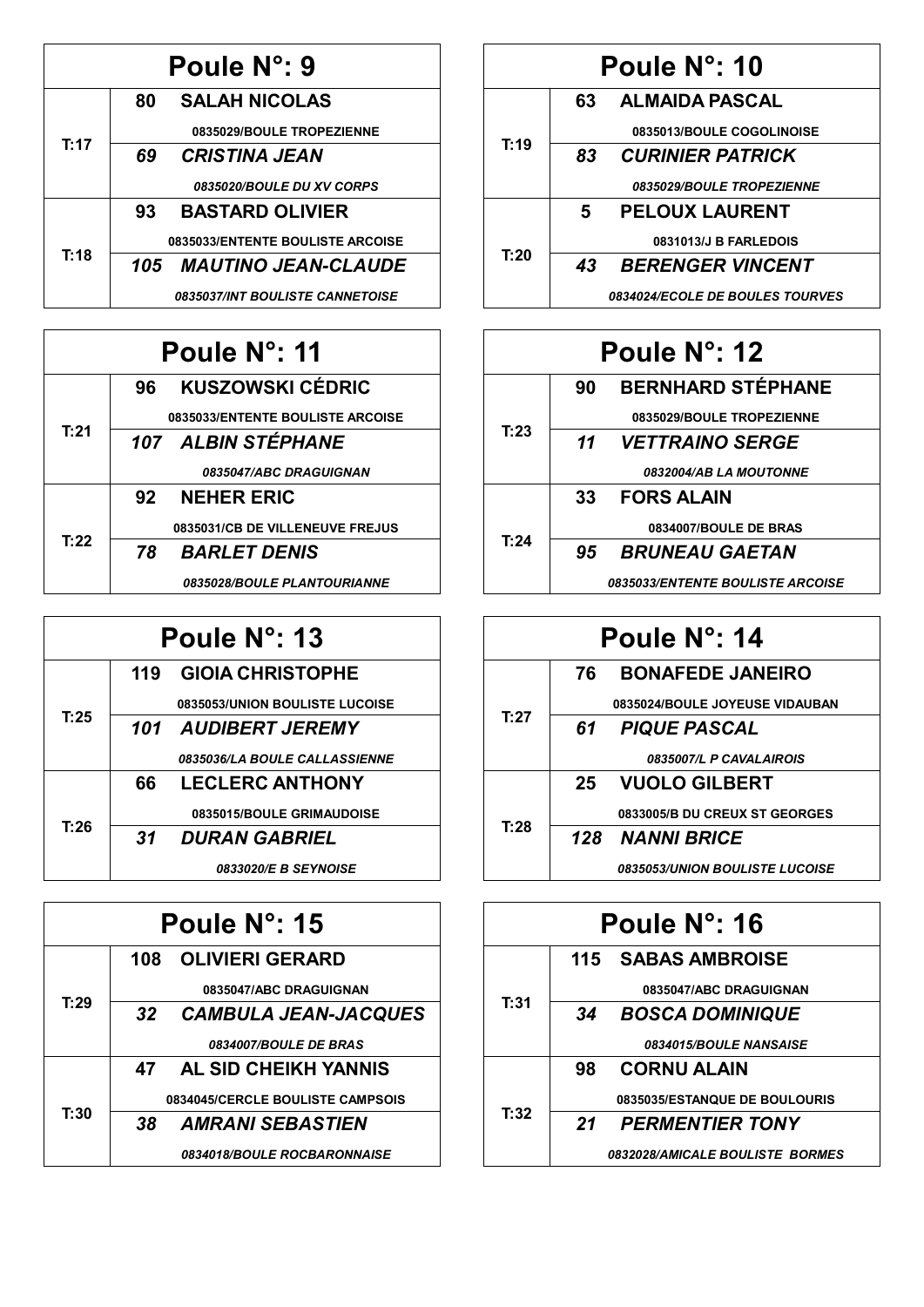| Poule N°: 17 |      |                                         |
|--------------|------|-----------------------------------------|
|              |      | 72 DUMOULIN CÉDRIC                      |
|              |      | 0835021/BOULE FIGANIEROISE              |
| T:33         | 94   | <b>BLAISE ROMAIN</b>                    |
|              |      | <b>0835033/ENTENTE BOULISTE ARCOISE</b> |
|              | 62 - | <b>EUCAT ALAIN</b>                      |
|              |      | 0835008/A B VIDAUBANAISE                |
| T:34         |      | 110 AMIC ANTHONY                        |
|              |      | <i><b>0835047/ABC DRAGUIGNAN</b></i>    |

| Poule N°: 19 |      |                                       |
|--------------|------|---------------------------------------|
|              |      | 127 BERMUDEZ JOHAN                    |
|              |      | 0835053/UNION BOULISTE LUCOISE        |
| T:37         |      | 24 VALLADE ANTHONY                    |
|              |      | 0833005/B DU CREUX ST GEORGES         |
|              |      | 102 BRONZO JORIS                      |
|              |      | 0835036/LA BOULE CALLASSIENNE         |
| T:38         | 75 — | GUILLAUME MAXIME                      |
|              |      | <b>0835024/BOULE JOYEUSE VIDAUBAN</b> |

| Poule N°: 21 |             |                           |
|--------------|-------------|---------------------------|
|              | 88          | <b>CIVETTINI ANTHONY</b>  |
|              |             | 0835029/BOULE TROPEZIENNE |
| T:41         |             | 132 BIANCHETTA ALAIN      |
|              |             | 0835063/LA CANTONALE 83   |
|              | $2^{\circ}$ | <b>MAGNASCO CARLO</b>     |
|              |             | 0831002/ASPTT TOULON      |
| T:42         | 59          | <b>MICHELY GILBERT</b>    |
|              |             | 0835007/L P CAVALAIROIS   |

| Poule N°: 23 |     |                                      |
|--------------|-----|--------------------------------------|
|              | 16. | <b>BAZIN JEAN-LUC</b>                |
|              |     | 0832016/LA CHIBALONNAISE             |
| T:45         | 10  | <i><b>FERNANDEZ ARMAND</b></i>       |
|              |     | <i><b>0832004/AB LA MOUTONNE</b></i> |
|              | 74  | <b>GOEPFERT FRÉDÉRIC</b>             |
|              |     | 0835023/BOULE HEUREUSE FAYENCE       |
| T:46         | 89  | <b>YVROUD RICHARD</b>                |
|              |     | 0835029/BOULE TROPEZIENNE            |

| Poule N°: 18 |    |                                     |
|--------------|----|-------------------------------------|
|              | 8  | D'ORIANO JULIEN                     |
|              |    | 0831017/SB PRADETANS                |
| T:35         | 3  | <b>RE ADRIEN</b>                    |
|              |    | <i><b>0831013/J B FARLEDOIS</b></i> |
|              |    | <b>124 MINGOTTI FRANCK</b>          |
| T:36         |    | 0835053/UNION BOULISTE LUCOISE      |
|              | 30 | <b>OBSCUR GILBERT</b>               |
|              |    | 0833017/LA BOULE BANDOLAISE         |

| Poule N°: 20 |                                      |  |
|--------------|--------------------------------------|--|
|              | <b>DAVIGNON FRÉDÉRIC</b><br>4        |  |
|              | 0831013/J B FARLEDOIS                |  |
| T:39         | <b>SIWCZAK CHRISTOPHE</b><br>28      |  |
|              | 0833015/I B BEAUSSETANS              |  |
|              | 129 MANFREDI YVES                    |  |
| T:40         | 0835053/UNION BOULISTE LUCOISE       |  |
|              | <b>SANITAS TOM</b><br>54             |  |
|              | <b>0835003/ACBA PUGET SUR ARGENS</b> |  |

| Poule N°: 22 |                                    |  |
|--------------|------------------------------------|--|
|              | <b>ENGEL JEAN MICHEL</b><br>26 —   |  |
|              | 0833013/BOULE TRANQUILLE           |  |
| T:43         | <i><b>WIART DANIEL</b></i><br>58 — |  |
|              | 0835007/L P CAVALAIROIS            |  |
|              | <b>SMAGGHE VINCENT</b><br>49.      |  |
| T:44         | 0834045/CERCLE BOULISTE CAMPSOIS   |  |
|              | 114 PODDA ALAIN                    |  |
|              | <b>0835047/ABC DRAGUIGNAN</b>      |  |

| Poule N°: 24 |                                 |  |  |  |
|--------------|---------------------------------|--|--|--|
|              | <b>GORRETA ANTOINE</b><br>87    |  |  |  |
|              | 0835029/BOULE TROPEZIENNE       |  |  |  |
| T:47         | 42 VERDUCI CLAUDE               |  |  |  |
|              | 0834024/ECOLE DE BOULES TOURVES |  |  |  |
|              | 45 JACONO JÉRÔME                |  |  |  |
| T:48         | 0834035/LA BOULE MEOUNAISE      |  |  |  |
|              | <b>SANTIAGO ANTHONY</b><br>23   |  |  |  |
|              | 0832028/AMICALE BOULISTE BORMES |  |  |  |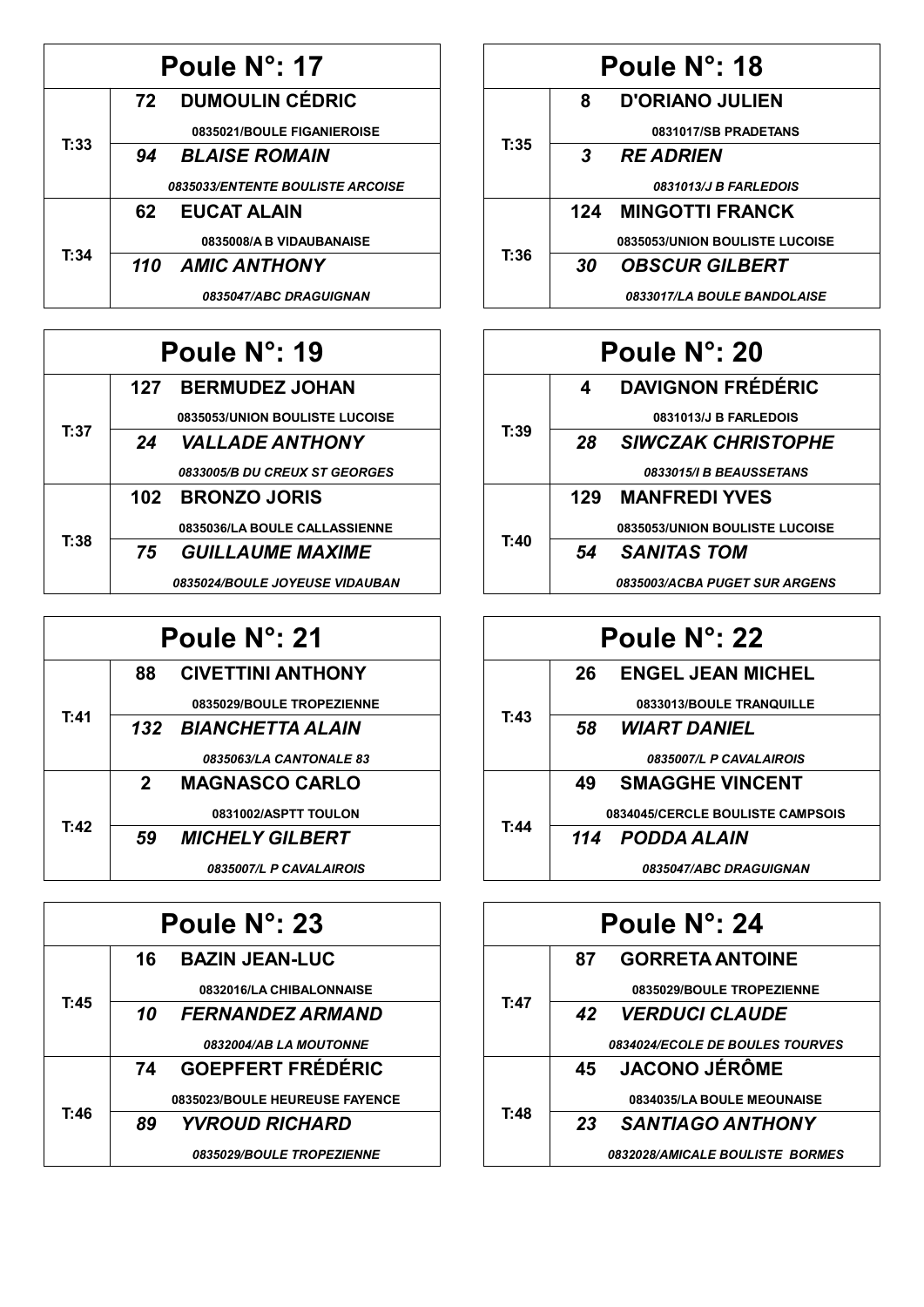| Poule N°: 25 |    |                                              |
|--------------|----|----------------------------------------------|
|              | 39 | <b>BAUDELET STÉPHANE</b>                     |
|              |    | 0834018/BOULE ROCBARONNAISE                  |
| T:49         |    | 106 GUIMON ETIENNE                           |
|              |    | 0835037/INT BOULISTE CANNETOISE              |
|              | 99 | <b>CHERGUI HOUADAH</b>                       |
| T:50         |    | 0835035/ESTANQUE DE BOULOURIS                |
|              |    | 125 BERMUDEZ RICHARD                         |
|              |    | <i><b>0835053/UNION BOULISTE LUCOISE</b></i> |

| Poule N°: 27 |      |                                              |
|--------------|------|----------------------------------------------|
|              | 46 — | <b>SONNTAG THIERRY</b>                       |
|              |      | 0834042/LE BOUCHON SEILLONNAIS               |
| T:53         |      | <b>126 LEQUEUX MICHEL</b>                    |
|              |      | <i><b>0835053/UNION BOULISTE LUCOISE</b></i> |
|              |      | <b>15 POIS BASTIEN</b>                       |
| T:54         |      | 0832016/LA CHIBALONNAISE                     |
|              | 55   | <b>DOLLE KEVIN</b>                           |
|              |      | <b>0835005/AMIS DE LA PETITE BOULE</b>       |

| Poule N°: 29 |    |                               |
|--------------|----|-------------------------------|
|              |    | 111 HARO PASCAL               |
|              |    | 0835047/ABC DRAGUIGNAN        |
| T:57         | 53 | <b>DUBOIS CHARLES</b>         |
|              |    | 0835003/ACBA PUGET SUR ARGENS |
|              |    | <b>103 MEGNA ANTHONY</b>      |
| T:58         |    | 0835036/LA BOULE CALLASSIENNE |
|              |    | 27 PEREGO LAURENT             |
|              |    | 0833013/BOULE TRANQUILLE      |

| Poule N°: 31 |    |                                        |
|--------------|----|----------------------------------------|
|              |    | 109 AUDIBERT STÉPHANE                  |
|              |    | 0835047/ABC DRAGUIGNAN                 |
| T:61         | 40 | <b>FRENOY JANICK</b>                   |
|              |    | <b>0834018/BOULE ROCBARONNAISE</b>     |
|              | 35 | <b>PASTOL ERIC</b>                     |
| T:62         |    | 0834015/BOULE NANSAISE                 |
|              | 56 | <b>LORMEAU GERMAIN</b>                 |
|              |    | <b>0835005/AMIS DE LA PETITE BOULE</b> |

| Poule N°: 26 |                                       |                                             |
|--------------|---------------------------------------|---------------------------------------------|
|              |                                       | 57 LEFEBVRE ALAIN                           |
| T:51         |                                       | 0835005/AMIS DE LA PETITE BOULE             |
|              |                                       | 131 ANTIGO NATZIO                           |
|              | 0835062/FREJUS INTERNATIONAL PETANQUE |                                             |
|              | 85 —                                  | <b>SALAUN ERWAN</b>                         |
| T:52         |                                       | 0835029/BOULE TROPEZIENNE                   |
|              |                                       | 104 CHELDI CHRISTOPHE                       |
|              |                                       | <i><b>0835036/LA BOULE CALLASSIENNE</b></i> |

| Poule N°: 28 |                                       |  |
|--------------|---------------------------------------|--|
|              | <b>123 KOHLER ROLAND</b>              |  |
|              | 0835053/UNION BOULISTE LUCOISE        |  |
| T:55         | <b>NOCULAK MÉLODIE</b><br>97          |  |
|              | 0835035/ESTANQUE DE BOULOURIS         |  |
|              | <b>BANTIGNIE STÉPHANE</b><br>20       |  |
| T:56         | 0832028/AMICALE BOULISTE BORMES       |  |
|              | <b>PEREZ ERIC</b><br>77               |  |
|              | <i><b>0835025/BOULE MAXIMOISE</b></i> |  |

| Poule N°: 30 |    |                                    |
|--------------|----|------------------------------------|
|              | 6  | <b>PERROTEY GUILLAUME</b>          |
|              |    | 0831013/J B FARLEDOIS              |
| T:59         | 81 | <b>CIVETTINI LUCAS</b>             |
|              |    | 0835029/BOULE TROPEZIENNE          |
|              | 68 | <b>CADASTRIN GERARD</b>            |
| T:60         |    | 0835019/LA BOULE SAMBRACITAINE     |
|              | 79 | <b>BIGORGNE MICHEL</b>             |
|              |    | <b>0835028/BOULE PLANTOURIANNE</b> |

|      | Poule N°: 32                   |  |
|------|--------------------------------|--|
|      | 121 COSTA MAURIZIO             |  |
| T:63 | 0835053/UNION BOULISTE LUCOISE |  |
|      | 13 HURTER ANDRÉ                |  |
|      | 0832016/LA CHIBALONNAISE       |  |
|      | <b>LAURE NICOLAS</b><br>65 —   |  |
|      | 0835015/BOULE GRIMAUDOISE      |  |
|      |                                |  |
|      |                                |  |